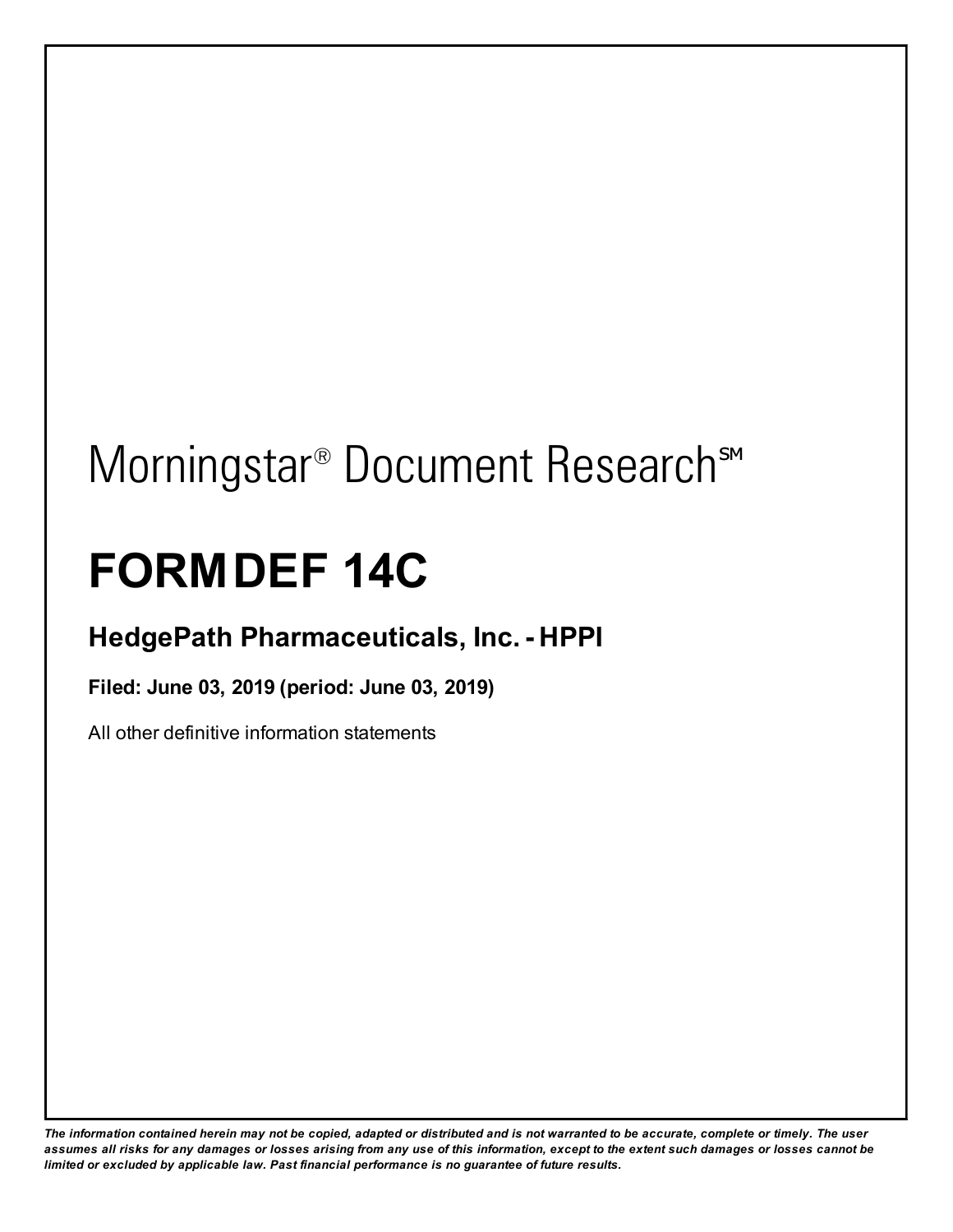### **SECURITIES AND EXCHANGE COMMISSION WASHINGTON, D.C. 20549**

#### **INFORMATION STATEMENT PURSUANT TO SECTION 14(C) OF THE SECURITIES EXCHANGE ACT OF 1934, AS AMENDED**

### **SCHEDULE 14C**

#### **(RULE 14C-101)**

Information Statement Pursuant to Section 14(c) of the Securities Exchange Act of 1934

Check the appropriate box:

- ☐ Preliminary Information Statement
- ☒ Definitive Information Statement
- $\Box$  Confidential, for Use of the Commission Only (as permitted by Rule 14c-5(d)(2))

## **HEDGEPATH PHARMACEUTICALS, INC.**

**(Name of Registrant As Specified In Its Charter)**

#### **Payment of Filing Fee (Check the Appropriate Box):**

- ☒ No fee required.
- ☐ Fee computed on table below per Exchange Act Rules 14c-5(g) and 0-11.
	- (1) Title of each class of securities to which transaction applies:
	- (2) Aggregate number of securities to which the transaction applies:
	- (3) Per unit price or other underlying value of transaction computed pursuant to Exchange Act Rule 0-11 (Set forth the amount on which the filing fee is calculated and state how it was determined):
	- (4) Proposed maximum aggregate value of transaction:
	- (5) Total fee paid:

☐ Fee paid previously with preliminary materials.

- $\Box$  check box if any part of the fee is offset as provided by Exchange Act Rule 0-11(a)(2) and identify the filing for which the offsetting fee was paid previously. Identify the previous filing by registration statement number, or the Form or Schedule and the date of its filing.
	- (1) Amount previously paid:
	- (2) Form, Schedule or Registration Statement No.:
	- (3) Filing Party:
	- (4) Date Filed:

Source: HedgePath Pharmaceuticals, Inc., DEF 14C, June 03, 2019 **Powered by Morningstar® Document Research** Morningstar® Document Research Morningstar® Document Research Morningstar® Document Research Morningstar® Document

The information contained herein may not be copied, adapted or distributed and is not warranted to be accurate, complete or timely. The user assumes all risks for any damages or losses arising from any use of this informat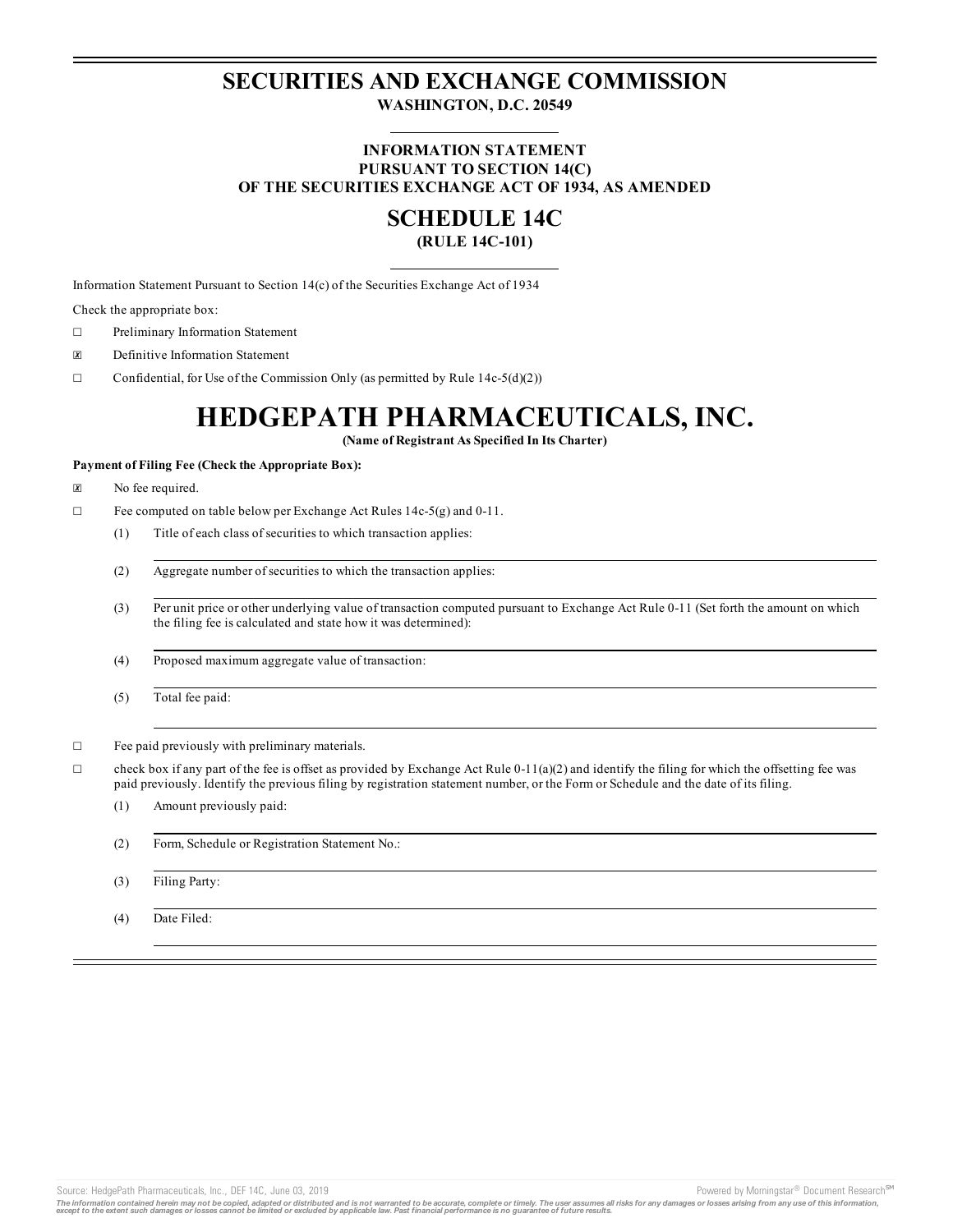#### **HEDGEPATH PHARMACEUTICALS, INC. NOTICE OF STOCKHOLDER ACTION BY WRITTEN CONSENT**

#### **June 3, 2019**

#### Dear Stockholders:

We are furnishing the attached Information Statement to the holders of common stock, par value \$0.0001 per share (the "Common Stock"), of HedgePath Pharmaceuticals, Inc., a Delaware corporation (the "Company," "we," "us" or "our"). The purpose of the Information Statement is to notify stockholders that, in lieu of a special meeting of the stockholders of the Company, and pursuant to Section 211(b) of the Delaware General Corporation Law (the "DGCL"), the Board of Directors of the Company (the "Board") and Mayne Pharma Ventures Pty Ltd., the holder of approximately 56% of our outstanding voting securities as of such date (the "Voting Stockholder"), have taken and approved the following actions to:

(1) approve an amendment to our Certificate of Incorporation, as amended (the "Certificate of Incorporation"), to effect a reverse stock split of our issued and outstanding Common Stock at a ratio of between one-for-fifty and one-for-one hundred fifty, with such ratio to be determined at the sole discretion of the Board (the "Reverse Stock Split"), and with such Reverse Stock Split to be effected at such time and date, if at all, as determined by the Board in its sole discretion; and

(2) approve a separate amendment to our Certificate of Incorporation (which, in the discretion of the Board, may be combined into one amendment or filed as two separate amendments as determined by the Board) to change the name of the Company from "HedgePath Pharmaceuticals, Inc." to "Inhibitor Therapeutics, Inc." (the "Name Change").

#### This notice and accompanying Information Statement shall constitute notice to you of the Voting Stockholder taking the aforementioned corporate actions by written consent, without a meeting and by less than unanimous consent of our stockholders, under Section 228 of the DGCL.

The accompanying Information Statement is being provided to you for your information to comply with the requirements of Regulation 14C of the Securities Exchange Act of 1934, as amended ("Exchange Act"). This Information Statement constitutes notice to you of the aforementioned corporate actions to be taken without a meeting, by less than unanimous consent of our stockholders, pursuant to Section 228 of the DGCL. **You are** urged to read this Information Statement carefully in its entirety. However, no action is required on your part in connection with this document, including with respect to the approval of the Reverse Stock Split and the Name Change. No meeting of our stockholders will be held or proxies requested because we have received written consent to these matters from the Voting Stockholder who holds a majority of the aggregate issued and outstanding shares of our voting stock.

Under Rule 14c-2(b) of the Exchange Act, none of the actions described in the Information Statement may be taken earlier than 20 calendar days after we have sent or given the Information Statement to our stockholders. We intend to distribute this Notice and Information Statement to our stockholders on or about June 7, 2019. The record date established for purposes of determining the number of issued and outstanding shares of voting stock, and thus voting power, was May 24, 2019.

#### **THIS IS FOR YOUR INFORMATION ONLY. YOU DO NOT NEED TO DO ANYTHING IN RESPONSE TO THIS INFORMATION STATEMENT. THIS IS NOT A NOTICE OF SPECIAL MEETING OF STOCKHOLDERS AND NO STOCKHOLDER MEETING WILL BE HELD TO CONSIDER ANY MATTER DESCRIBED HEREIN.**

Sincerely

/s/ : Nicholas J. Virca Name: Nicholas J. Virca Title: President and Chief Executive Officer

Source: HedgePath Pharmaceuticals, Inc., DEF 14C, June 03, 2019 **Proversion Control and Armoringstar** Powered by Morningstar<sup>®</sup> Document Research <sup>em</sup>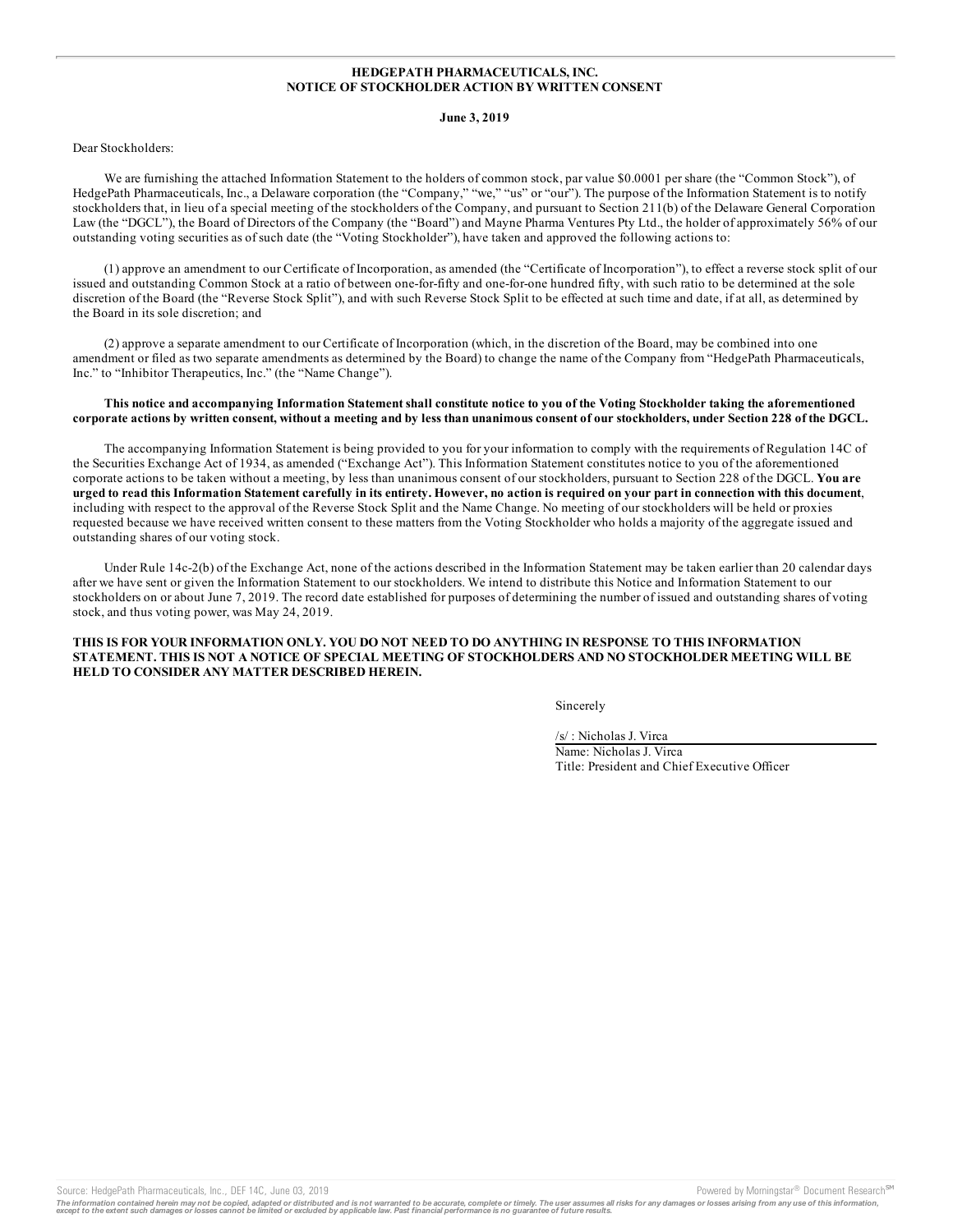#### **HEDGEPATH PHARMACEUTICALS, INC. 4830 W. Kennedy Blvd., Suite 600 Tampa, Florida 33609 (813) 509-2417**

#### **INFORMATION STATEMENT**

#### **We Are Not Asking You for a Proxy and You Are Requested Not To Send Us a Proxy**

#### **INTRODUCTION**

This Information Statement is being furnished to the stockholders of HedgePath Pharmaceuticals, Inc. (the "Company," "we," "us," or "our") in connection with the actions to be taken by us as a result of a written consent in lieu of a special meeting of stockholders pursuant to the Delaware General Corporation Law (the "DGCL"), dated May 24, 2019.

This Information Statement and Notice of Stockholder Action by Written Consent is being furnished by us to our stockholders of record as of May 24, 2019 (the "Record Date"), to inform our stockholders that the Board of Directors of the Company (the "Board") and Mayne Pharma Ventures Pty Ltd., the holder of approximately 56% of our outstanding voting securities as of such date (the "Voting Stockholder"), have taken and approved the following actions (collectively, the "Corporate Actions") to:

(1) approve an amendment (the "Reverse Split Amendment") to our Certificate of Incorporation, as amended (the "Certificate of Incorporation"), to effect a reverse stock split of our issued and outstanding Common Stock at a ratio of between one-for-fifty and one-for-one hundred fifty, with such ratio to be determined at the sole discretion of the Board (the "Reverse Stock Split"), and with such Reverse Stock Split to be effected at such time and date, if at all, as determined by the Board in its sole discretion; and

(2) approve an amendment (the "Name Change Amendment" and together with the Reverse Split Amendment, the "Amendments") to our Certificate of Incorporation to change the name of the Company from "HedgePath Pharmaceuticals, Inc." to "Inhibitor Therapeutics, Inc." (the "Name Change"). The Amendments may, in the discretion of the Board, be combined into one amendment or filed as two separate amendments as determined by the Board.

This Information Statement is being sent to you to notify you of the Corporate Actions being taken by written consent in lieu of a special meeting of our stockholders. On May 8, 2019, at a meeting of the Board, our Board adopted and approved the Reverse Stock Split, the Name Change and the Amendments and recommended in particular that the Reverse Stock Split be consummated based upon the subsequent determination of a specific reverse stock split ratio at the discretion of the Board.

On the Record Date, the Voting Stockholder, representing approximately 56% of the voting power of our Company as of the Record Date, adopted and approved by written consent the Reverse Stock Split, the Name Change and the Amendments.

The ability to proceed without a special meeting of the stockholders to approve, adopt and/or ratify the Corporate Actions is authorized by Sections 211 and 228 of the DGCL which provides that, unless otherwise provided in our Certificate of Incorporation and Second Amended and Restated Bylaws (as amended, the "Amended and Restated Bylaws"), action required or permitted to be taken at a meeting of our stockholders may be taken without a meeting if a written consent that sets forth the action so taken is signed by stockholders holding at least a majority of the voting power of the Company, except that if a different proportion of voting power is required for such an action at a meeting, then that proportion of written consents is required. Such

1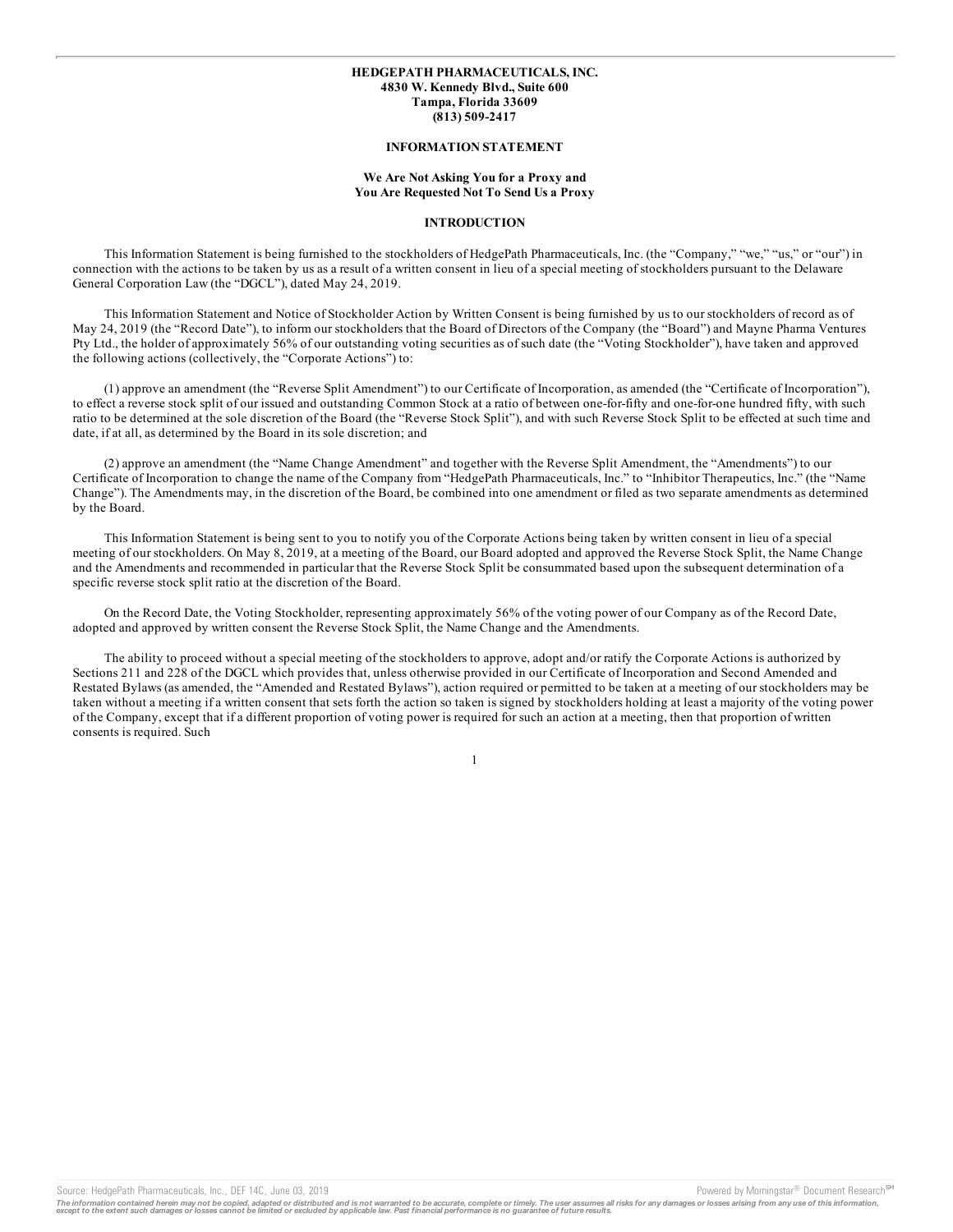consent shall have the same force and effect as a majority vote of the stockholders and may be stated as such in any document. Our Certificate of Incorporation and Amended and Restated Bylaws do not contain any provisions contrary to the provisions of Sections 211 and 228 of the DGCL. Thus, to eliminate the costs to us and management time involved in holding a special meeting, and in order to take the Corporate Actions as described in this Information Statement, one of our stockholders representing in excess of 50% of the voting stock executed and delivered a written consent to us.

We are distributing this Information Statement to our stockholders in full satisfaction of any notice requirements we may have under the DGCL and of Regulation 14C of the Securities and Exchange Act of 1934, as amended (the "Exchange Act").

This Information Statement is dated as of June 3, 2019 and is first being sent or given to our stockholders of record on or about June 7, 2019.

On the Record Date, there were 370,446,185 shares of our Common Stock issued and outstanding and entitled to notice of and to vote on all matters presented to stockholders and 5,797,102 shares of preferred stock issued and outstanding (consisting solely of Series B Convertible Preferred Stock held by the Voting Stockholder) and entitled to notice of and to vote on all matters presented to stockholders (the "Series B Preferred Stock", collectively with the Common Stock, the "Voting Securities"). Holders of Common Stock are entitled to one vote per share. Holders of Series B Preferred Stock are entitled to a number of votes equal to the number of shares of Common Stock into which each such share of Series B Preferred Stock is convertible 17,391,306 shares of Common Stock as of the Record Date).

The required vote for the approval of the Name Change and the Name Change Amendment was the affirmative vote of a majority of the issued and outstanding Voting Securities as of the Record Date. The required vote for the approval of the Reverse Stock Split and the Reverse Split Amendment was the affirmative vote of a majority of the outstanding Voting Securities as of the Record Date.

On the Record Date, the Voting Stockholder, as the holder of record of approximately 56% of the outstanding shares of our Voting Securities, executed a written consent adopting, approving and ratifying the Corporate Actions. When actions are taken by written consent of less than all of the stockholders entitled to vote on a matter, Section 228 of the DGCL requires notice of the action to those stockholders who did not vote. This Information Statement and the accompanying notice constitute notice to you of action by written consent as required by Section 228 of the DGCL. Because we have obtained sufficient stockholder approval of the Corporate Actions, no other consents or votes will be solicited in connection with this Information Statement.

#### **WE ARE NOT ASKING YOU FOR A PROXY AND YOU ARE REQUESTED NOT TO SEND US A PROXY.**

Under federal securities laws, the Corporate Actions may not be completed until 20 calendar days after the date of distribution of this Information Statement to our stockholders. Therefore, notwithstanding the execution and delivery of the written consent, the Corporate Actions will not occur until that time has elapsed.

#### **Dissenters' Rights of Appraisal**

Under the DGCL, Company stockholders are not entitled to appraisal rights with respect to the Corporate Actions.

#### **Security Ownership of Certain Beneficial Owners and Management**

As of the Record Date, the Company had 370,446,185 shares of Common Stock issued and outstanding and 5,797,102 shares of Series B Preferred Stock issued and outstanding. The following table sets forth the beneficial

2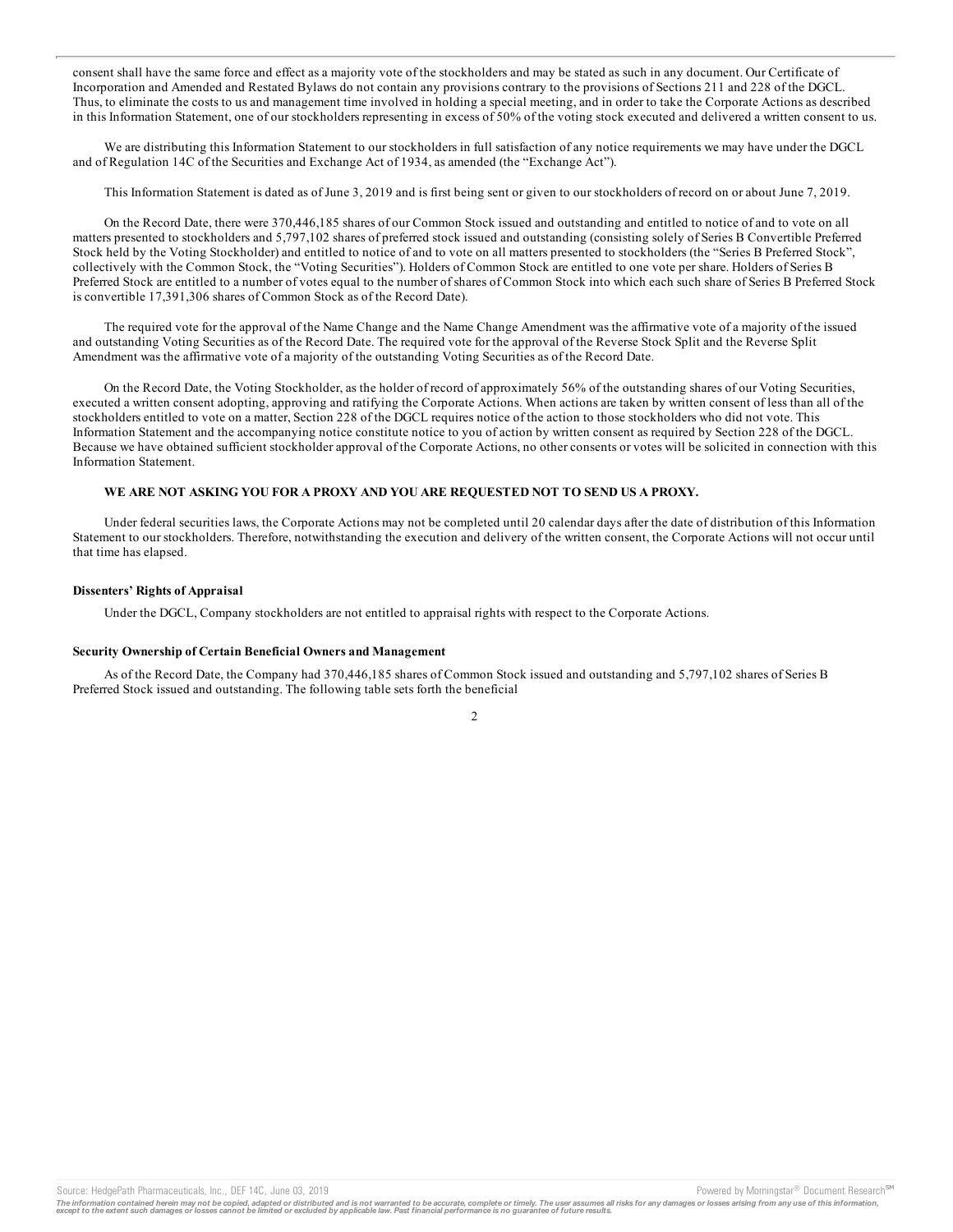ownership of the Common Stock as of the Record Date by each person who served as a director and/or an executive officer of the Company on that date, the number of shares beneficially owned by all of the Company's directors and executive officers as a group, and any persons who beneficially own 5% or greater of the Common Stock as of the Record Date.

| Name and address of beneficial owners                       | Amount and<br>nature of<br>beneficial<br>ownership of<br><b>Common Stock</b> | Approximate<br>percentage of<br>outstanding<br>Common Stock(1) |
|-------------------------------------------------------------|------------------------------------------------------------------------------|----------------------------------------------------------------|
| Mayne Pharma Ventures Pty Ltd(2)                            | 248,244,247                                                                  | 59.1%                                                          |
| Hedgepath, $LLC(3)$                                         | 89,877,638                                                                   | 23.6%                                                          |
| Nicholas J. Virca <sup>(4)</sup>                            | 9,037,519                                                                    | $2.4\%$                                                        |
| Garrison J. Hasara, CPA(5)                                  | 4,219,044                                                                    | $1.1\%$                                                        |
| Stefan J. Cross(6)                                          |                                                                              |                                                                |
| Dr. R. Dana Ono <sup>(7)</sup>                              | 1,121,000                                                                    | $\ast$                                                         |
| W. Mark Watson, CPA(8)                                      | 2,291,600                                                                    | $\ast$                                                         |
| E. Brendan Magrab <sup>(9)</sup>                            | 695,000                                                                      | $\star$                                                        |
| Robert D. Martin $(10)$                                     | 578,000                                                                      | $\ast$                                                         |
| All directors and executive officers as a group (7 persons) | 17,942,163                                                                   | $4.8\%$                                                        |

Less than  $1\%$ 

- (1) Applicable percentages are based on 370,446,185 shares outstanding as of the Record Date. This table is based upon information supplied by officers, directors, and principal stockholders and Schedule 13G(s) filed with the SEC. Unless indicated in the footnotes to this table and subject to community property laws where applicable, we believe that each of the stockholders named in this table has sole voting and investment power with respect to the shares indicated as beneficially owned.
- (2) Includes 198,653,051 shares of our Common Stock, 17,391,306 shares of Common Stock issuable upon conversion of Series B Preferred Stock, and warrants to purchase 32,199,890 shares of our Common Stock. The address for Mayne Pharma Ventures Pty Ltd is 1538 Main North Road, Salisbury South 5106 SA, Australia.
- (3) Includes 79,627,069 shares of our Common Stock and a warrant to purchase 10,250,569 shares of our Common Stock. Our former Corporate Secretary, James A. McNulty, CPA, has sole voting and dispositive power over the securities held by Hedgepath, LLC. The address for Hedgepath, LLC is 324 S. Hyde Park Avenue, Suite 350, Tampa, FL 33606.
- (4) Mr. Virca is our Chief Executive Officer and President. Includes 8,727,519 shares of our Common Stock and 310,000 vested stock options. Mr. Virca's address is 4830 W. Kennedy Blvd., Suite 600, Tampa, FL 33609.
- (5) Mr. Hasara is our Chief Financial Officer, Treasurer, Secretary, and Chief Compliance Officer. Includes 3,959,044 shares of our Common stock and 260,000 vested stock options. Mr. Hasara's address is 4830 W. Kennedy Blvd., Suite 600, Tampa, FL 33609.
- (6) Mr. Cross is a director of our company. Mr. Cross' address is c/o Mayne Pharma Ventures Pty Ltd, 1538 Main North Road, Salisbury South 5106 SA, Australia.
- (7) Dr. Ono is a director of our company. Includes 453,000 shares of our Common Stock and 668,000 vested stock options. Dr. Ono's address is c/o HedgePath Pharmaceuticals at 4830 W. Kennedy Blvd., Suite 600, Tampa, FL 33609.
- (8) Mr. Watson is a director of our company. Includes 1,053,600 shares of our Common Stock, warrants to purchase 500,000 shares of our Common Stock, and 738,000 vested stock options. Mr. Watson's address is c/o HedgePath Pharmaceuticals at 4830 W. Kennedy Blvd., Suite 600, Tampa, FL 33609.
- (9) E. Brandon Magrab is a director of our company. Includes 65,000 shares of our common stock and 630,000 vested stock options. Mr. Magrab's address is c/o HedgePath Pharmaceuticals at 4830 W. Kennedy Blvd., Suite 600, Tampa, FL 33609.

The information contained herein may not be copied, adapted or distributed and is not warranted to be accurate, complete or timely. The user assumes all risks for any damages or losses arising from any use of this informat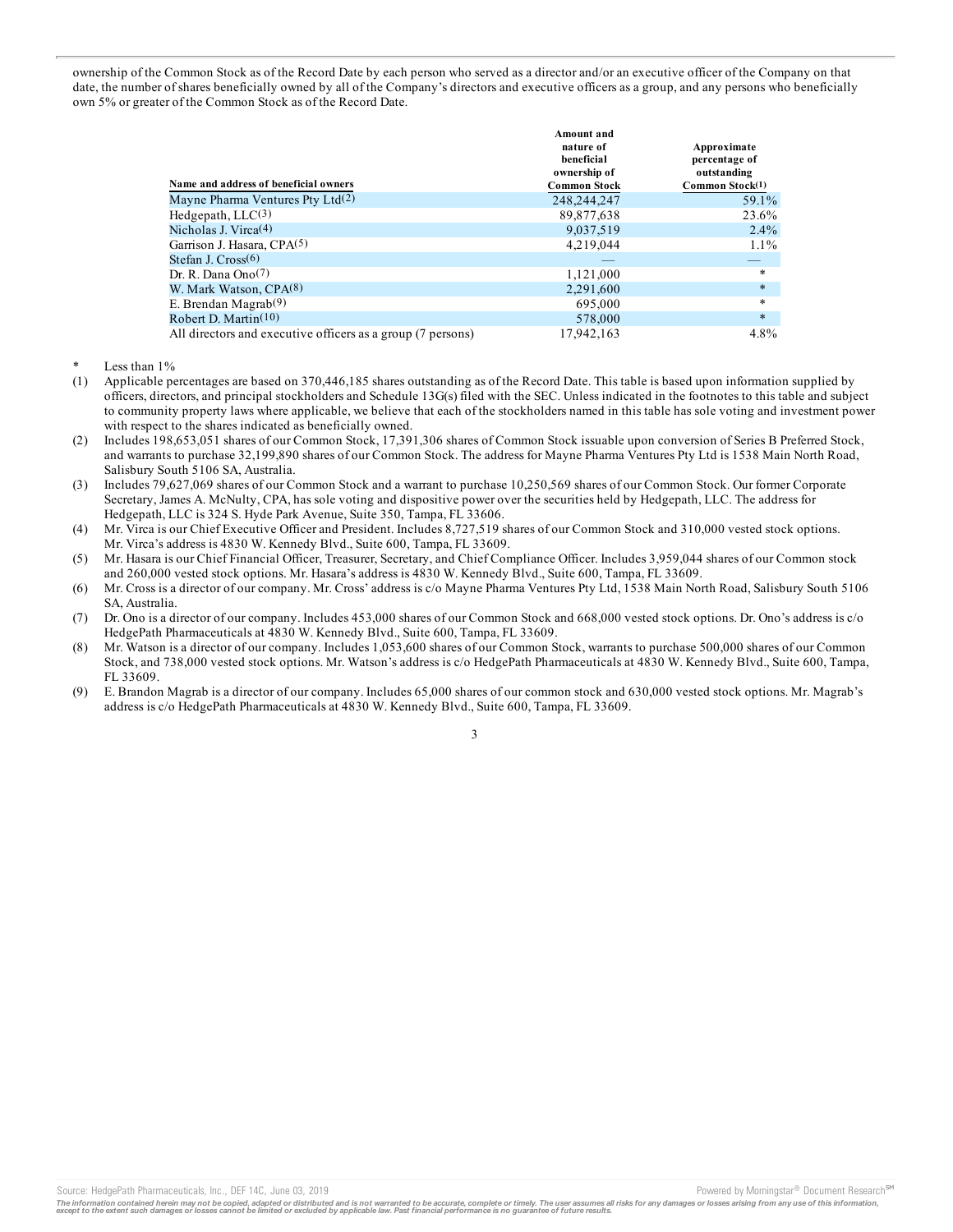(10) Robert D. Martin is a director of our company. Includes 60,000 shares of our common stock and 518,000 vested stock options. Mr. Martin's address is c/o HedgePath Pharmaceuticals at 4830 W. Kennedy Blvd., Suite 600, Tampa, FL 33609.

#### **DESCRIPTION OF STOCKHOLDER ACTIONS — REVERSE STOCK SPLIT**

#### *Introduction*

On May 8, 2019, our Board approved, at a meeting of the Board, to adopt the Reverse Split Amendment to our Certificate of Incorporation to effect a Reverse Stock Split of our issued and outstanding Common Stock at a ratio of between one-for-fifty and one-for-one hundred fifty, with such ratio to be determined at the sole discretion of the Board and with such Reverse Stock Split to be effected at such time and date, if at all, as determined by the Board in its sole discretion. On May 24, 2019, the Voting Stockholder, acting by written consent, approved the Reverse Stock Split and the Reverse Split Amendment.

Effecting the Reverse Stock Split requires that our Certificate of Incorporation be amended. The text that will be incorporated into our Certificate of Incorporation upon effecting the Reverse Stock Split is attached as Annex A to this Information Statement. The Reverse Split Amendment, which will not be filed until at least twenty days following the date of this Information Statement, will be effective upon the filing of such Reverse Split Amendment with the Secretary of State of Delaware with such filing to occur, if at all, at the sole discretion of the Board.

There are two principal reasons for the Reverse Stock Split: (1) the Reverse Stock Split should increase the stock price of our Common Stock, which is currently trading on the OTCOB operated by OTC Markets Group Inc. (the "OTCOB"), to a level sufficiently above the minimum bid price requirement that is required to list on either The Nasdaq Capital Market or the NYSE American LLC (the Nasdaq Capital Market and the NYSE American LLC collectively referred to as the "Exchanges") such that the Board, in its sole discretion, may apply for initial listing on either of the Exchanges and (2) the Reverse Stock Split may make it more feasible for the Company to raise third party equity funding which we will need for business operations.

Based on discussions with our advisors, we believe the Reverse Stock Split would increase our chances of raising funding by: (i) increasing the price of our Common Stock to levels that might attract a broader audience of potential investors (as of May 23, 2019, the closing price of our Common Stock was \$0.08) and (ii) lower the number of our outstanding shares of Common Stock, resulting in a capitalization for our Company that might attract a broader audience of potential investors.

One principal effect of the Reverse Stock Split would be to decrease the number of outstanding shares of our Common Stock. Except for de minimus adjustments that may result from the treatment of fractional shares as described below, the Reverse Stock Split will not have any dilutive effect on our stockholders since each stockholder would hold the same percentage of our Common Stock outstanding immediately following the Reverse Stock Split as such stockholder held immediately prior to the Reverse Stock Split. The relative voting and other rights that accompany the shares of Common Stock would not be affected by the Reverse Stock Split.

The table below sets forth the number of shares of our Common Stock outstanding before and after the Reverse Stock Split based on 370,446,185 shares of Common Stock outstanding as of the Record Date.

|                                            | Prior to the<br>Reverse<br><b>Stock Split</b> | Assuming a one-<br>for-fifty Reverse<br><b>Stock Split</b> | Assuming a one-<br>for-one hundred<br><b>Reverse Stock</b><br>Split | Assuming a one-<br>for-one hundred<br>fifty Reverse<br><b>Stock Split</b> |
|--------------------------------------------|-----------------------------------------------|------------------------------------------------------------|---------------------------------------------------------------------|---------------------------------------------------------------------------|
| Aggregate Number of Shares of Common Stock |                                               |                                                            |                                                                     |                                                                           |
| Outstanding                                | 370,446,185                                   | 7.408.924                                                  | 3.704.462                                                           | 2.469.641                                                                 |
|                                            |                                               |                                                            |                                                                     |                                                                           |



Source: HedgePath Pharmaceuticals, Inc., DEF 14C, June 03, 2019 **Proversion Control and Armoringstar** Powered by Morningstar<sup>®</sup> Document Research <sup>em</sup>

The information contained herein may not be copied, adapted or distributed and is not warranted to be accurate, complete or timely. The user assumes all risks for any damages or losses arising from any use of this informat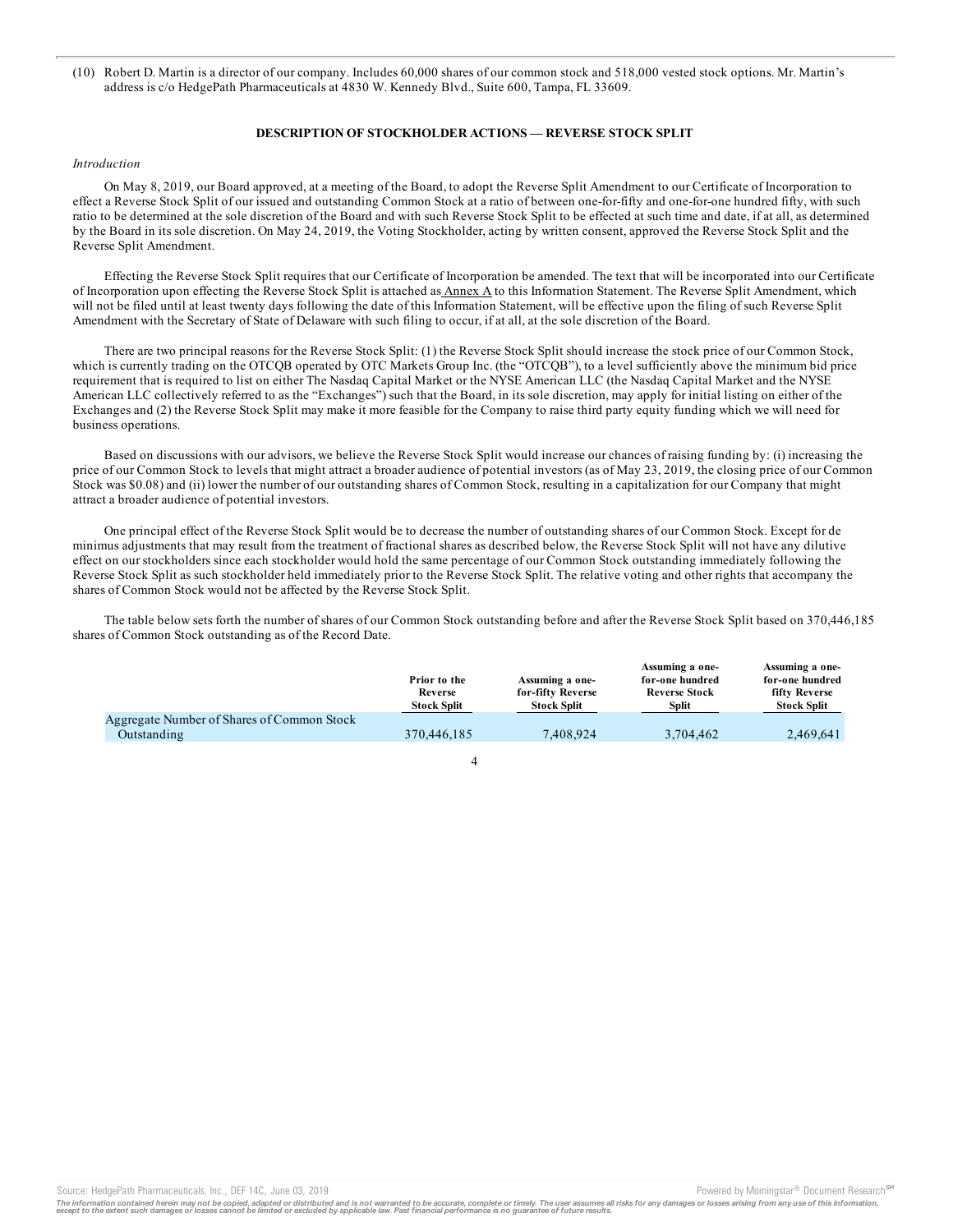The Reverse Stock Split will not have any impact on the number of authorized shares of Common Stock provided for in our Certificate of Incorporation which shall remain at 500,000,000 shares. Although the Reverse Stock Split will not have any dilutive effect on our stockholders, the proportion of shares owned by our stockholders relative to the number of shares authorized for issuance will decrease because we will not be reducing out authorized shares of Common Stock. The additional authorized but unissued shares may be used for various purposes, including, without limitation, raising capital, providing equity incentives to employees, officers or directors, effecting stock dividends, establishing strategic relationships with other companies and expanding our business through the acquisition of other businesses or products. We do not currently have any plans, proposals or arrangements to issue any of the potentially newly available authorized shares that result from the Reverse Stock Split for any purposes. The Reverse Stock Split is not part of a broader plan to take us private.

#### *Reasons for the Reverse Stock Split*

The Board's primary objectives in effecting the Reverse Stock Split, if necessary or if the Board otherwise desires, is to enable the Board to (i) raise the per share trading price of our Common Stock, which is currently trading only on the OTCQB, to allow for a listing of our Common Stock on one of the Exchanges and (ii) enable the Board to facilitate capital raising by the Company by attracting a broader audience of potential investors, either in connection with listing on an Exchange or otherwise. Our Board has determined that by increasing the market price per share of our Common Stock, we would meet the stock price element of the initial listing requirements of each of the Exchanges and our Common Stock could be initially listed on one of the Exchanges. Our Board concluded that the liquidity and marketability of our Common Stock will be adversely affected if it is not listed on an Exchange as investors can find it more difficult to dispose of, or to obtain accurate quotations as to the market value of, our Common Stock. Our Board believes that current and prospective investors may view an investment in our Common Stock more favorably if our Common Stock is quoted on one of the Exchanges.

Our Board also believes that the Reverse Stock Split and any resulting increase in the per share price of our Common Stock should enhance the acceptability and marketability of our Common Stock to the financial community and investing public. Many institutional investors have policies prohibiting them from holding lower-priced stocks in their portfolios, which reduces the number of potential buyers of our Common Stock. Additionally, analysts at many brokerage firms are reluctant to recommend lower-priced stocks to their clients or monitor the activity of lower-priced stocks. Brokerage houses frequently have internal practices and policies that discourage individual brokers from dealing in lower-priced stocks. Further, because brokers' commissions on lower-priced stock generally represent a higher percentage of the stock price than commissions on higher priced stock, investors in lower-priced stocks pay transaction costs which are a higher percentage of their total share value, which may limit the willingness of individual investors and institutions to purchase our Common Stock.

While we believe that we will likely seek to implement the Reverse Stock Split in connection with a contemplated uplisting onto an Exchange and subsequent financing activities, we cannot assure you that the Board will ultimately determine to effect the Reverse Stock Split or if effected, at what ratio it will be effected or that the Reverse Stock Split will have any of the desired effects described above. More specifically, we cannot assure you that after the Reverse Stock Split the market price of our Common Stock will increase proportionately to reflect the ratio for the Reverse Stock Split, that the market price of our Common Stock will not decrease to its pre-split level, or that our market capitalization will be equal to the market capitalization before the Reverse Stock Split. Moreover, and notwithstanding the flexibility afforded to the Board as a result of having the ability to implement the Reverse Stock Split, the Board is not legally committed to (i) implementing the Reverse Split, (ii) listing the Common Stock on an **Exchange or (iii) undertaking any financing in connection therewith.**

#### *Potential Disadvantages of the Reverse Stock Split*

As noted above, the principal purpose of the Reverse Stock Split would be to help increase the per share market price of our Common Stock by up to a factor of one hundred fifty. However, we cannot assure you that

The information contained herein may not be copied, adapted or distributed and is not warranted to be accurate, complete or timely. The user assumes all risks for any damages or losses arising from any use of this informat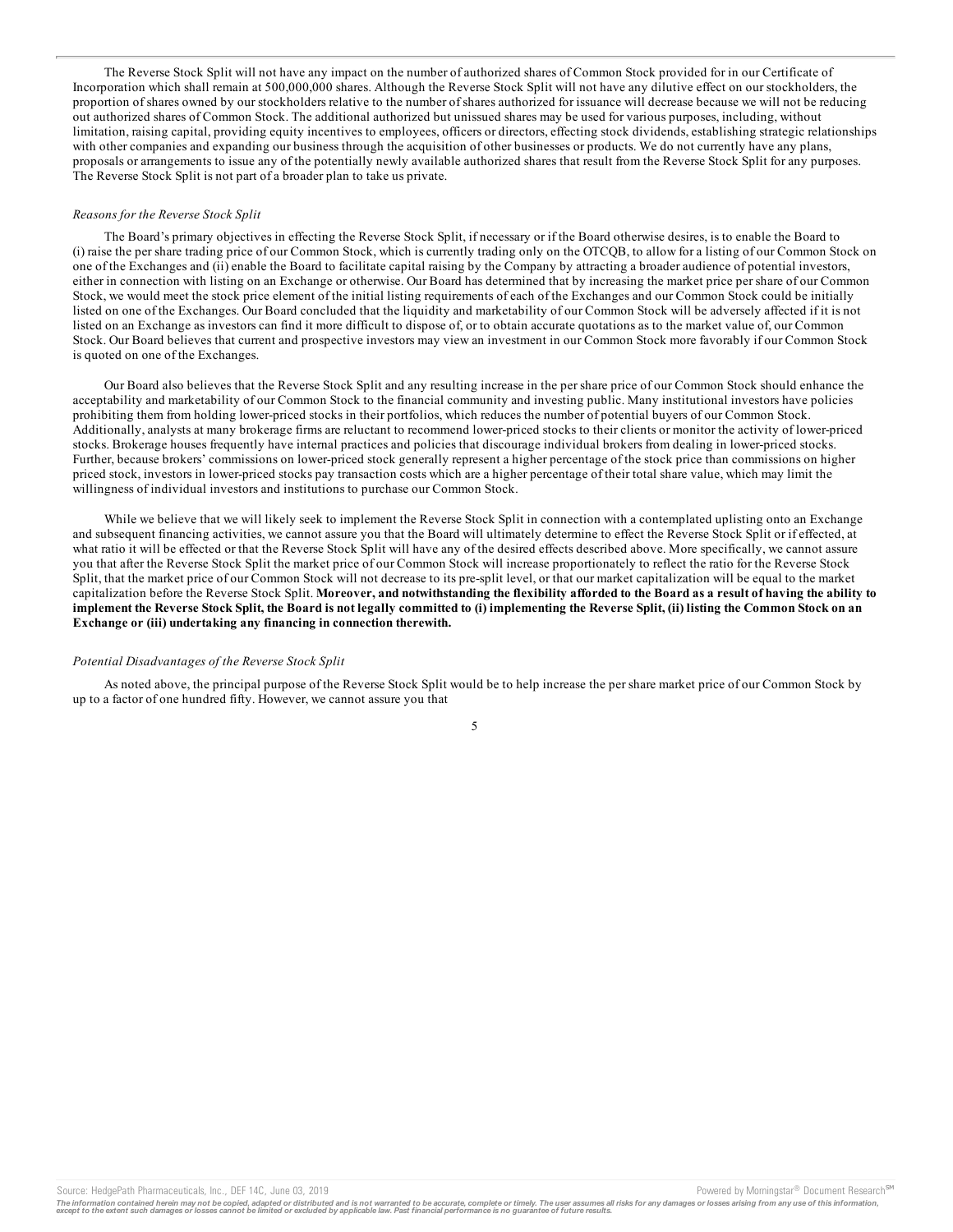the Reverse Stock Split will accomplish this objective for any meaningful period of time. While we expect that the reduction in the number of outstanding shares of Common Stock will increase the market price of our Common Stock, we cannot assure you that the Reverse Stock Split will increase the market price of our Common Stock by an equivalent multiple, or result in any permanent increase in the market price of our Common Stock. The price of our Common Stock is dependent upon many factors, including our business and financial performance, general market conditions and prospects for future success. If the per share market price does not increase proportionately as a result of the Reverse Stock Split, then the value of our Company as measured by our stock capitalization will be reduced, perhaps significantly.

Furthermore, and importantly, in order to qualify for listing on an Exchange, the Common Stock will need to trade above a required dollar value per share (\$4.00 per share for the Nasdaq Capital Market and \$3.00 per share for the NYSE American) for 30 days in any 60 day period following the Reverse Stock Split, and there is a risk that this key threshold for listing the Common Stock on an Exchange will not be met, which would lead to the inability to have the Common Stock listed on an Exchange. Investors or potential investors in the Common Stock should not hold their investments or make new investments in the Common Stock in reliance on the fact that the Common Stock will qualify for listing on an Exchange.

The number of shares held by each individual stockholder would be reduced if the Reverse Stock Split is implemented. This will increase the number of stockholders who hold less than a "round lot," or 100 shares. This has two disadvantages. First, each of the Exchanges requires that we have a certain number of round lot stockholders to be initially listed (the Nasdaq Marketplace Rules require that we have 300 round lot stockholders and the NYSE American requires that we have 400 round lot stockholders). Second, the transaction costs to stockholders selling "odd lots" are typically higher on a per share basis. Consequently, the Reverse Stock Split could increase the transaction costs to existing stockholders in the event they wish to sell all or a portion of their position.

Although our Board believes that the decrease in the number of shares of our Common Stock outstanding as a consequence of the Reverse Stock Split and the anticipated increase in the market price of our Common Stock could encourage interest in our Common Stock and possibly promote greater liquidity for our stockholders, such liquidity could also be adversely affected by the reduced number of shares outstanding after the Reverse Stock Split.

#### *Ef ecting the Reverse Stock Split*

Any time twenty calendar days following the date of this Information Statement, if our Board concludes that it is in the best interests of our Company and our stockholders to effect the Reverse Stock Split, the Reverse Split Amendment will be filed with the Secretary of State of Delaware. The actual timing of the filing of the Reverse Split Amendment with the Secretary of State of Delaware to effect the Reverse Stock Split will be determined by our Board. In addition, if for any reason our Board deems it advisable to do so, the Reverse Stock Split may be abandoned at any time prior to the filing of the Reverse Split Amendment, without further action by our stockholders. The Reverse Stock Split will be effective as of the date of filing with the Secretary of State of Delaware (the "Effective Time"). Upon the filing of the Reverse Split Amendment, without further action on our part or our stockholders, the outstanding shares of Common Stock held by stockholders of record as of the Effective Time would be converted into a lesser number of shares of Common Stock based on a Reverse Stock Split ratio as determined by the Board. For example, if you presently hold 1,500 shares of our Common Stock, you would hold 30 shares of our Common Stock following the Reverse Stock Split if the ratio is one-for-fifty or you would hold 10 shares of our Common Stock if the ratio is one-for-one hundred fifty.

#### *Ef ect on Outstanding Shares, Options and Certain Other Securities*

If the Reverse Stock Split is implemented, the number of shares our Common Stock owned by each stockholder will be reduced in the same proportion as the reduction in the total number of shares outstanding,

The information contained herein may not be copied, adapted or distributed and is not warranted to be accurate, complete or timely. The user assumes all risks for any damages or losses arising from any use of this informat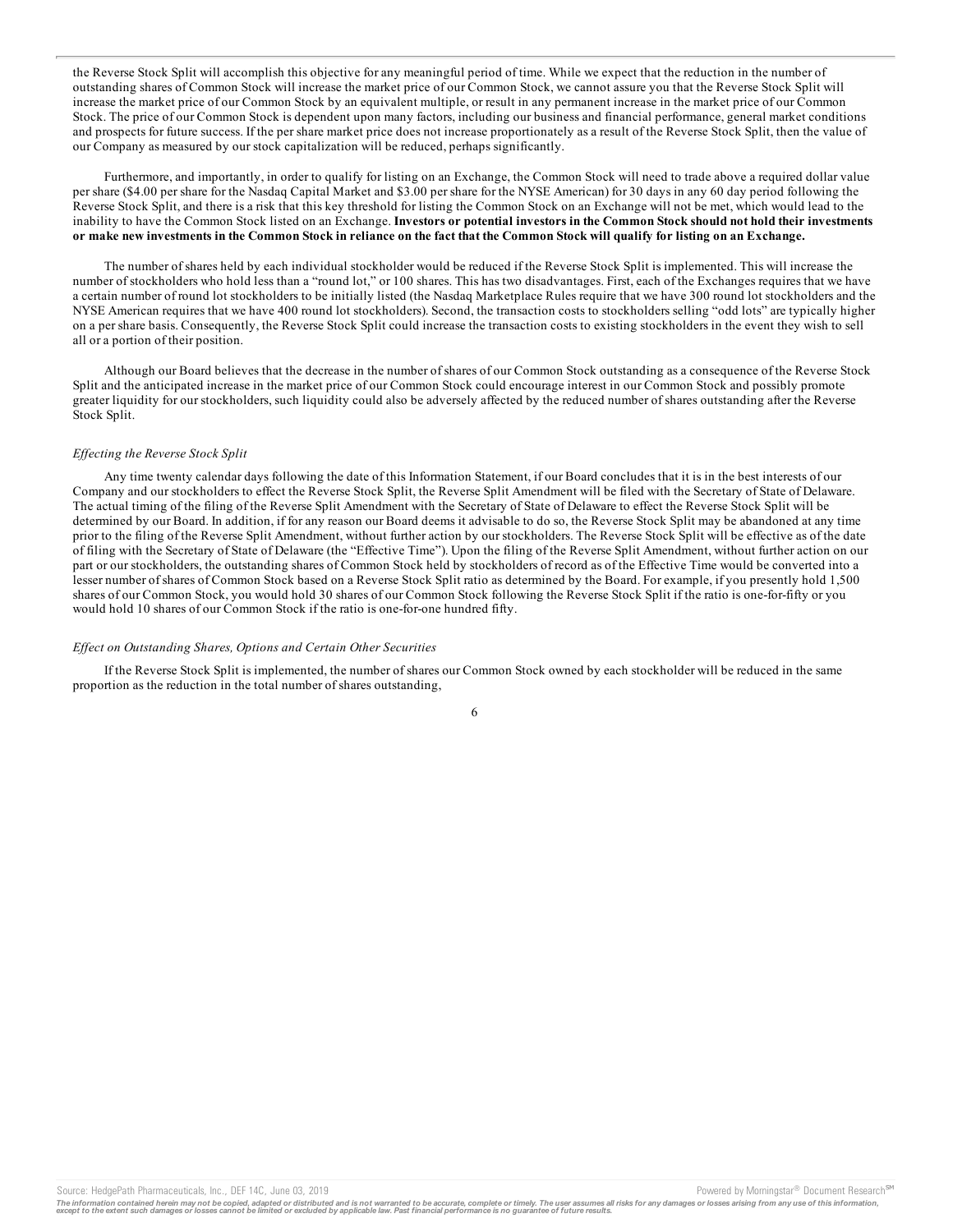such that the percentage of our Common Stock owned by each stockholder will remain unchanged except for any de minimus change resulting from rounding up to the nearest number of whole shares so that we are not obligated to issue cash in lieu of any fractional shares that such stockholder would have received as a result of the Reverse Stock Split. The number of shares of our Common Stock that may be purchased upon exercise of outstanding options or other securities convertible into, or exercisable or exchangeable for, shares of our Common Stock, and the exercise or conversion prices for these securities, will also be ratably adjusted in accordance with their terms as of the Effective Time.

|                          | Prior to the<br><b>Reverse Split</b> | Assuming a one-for-<br>fifty Reverse Stock<br>Split | Assuming a one-for-<br>one hundred<br><b>Reverse Stock Split</b> | Assuming a one-for-<br>one hundred fifty<br><b>Reverse Stock Split</b> |
|--------------------------|--------------------------------------|-----------------------------------------------------|------------------------------------------------------------------|------------------------------------------------------------------------|
| Warrants                 | 64.868.959                           | .297.379                                            | 648,690                                                          | 432,460                                                                |
| Plan Options             | 6.384.527                            | 127.691                                             | 63.845                                                           | 42.564                                                                 |
| Series B Preferred Stock | 17,391,306                           | 347,826                                             | 173.913                                                          | 15.942                                                                 |

#### *Ef ect on Registration and Stock Trading*

We are subject to the periodic reporting and other requirements of the Exchange Act. The proposed Reverse Stock Split will not affect the registration of our Common Stock. If the proposed Reverse Stock Split is implemented and our application for initial listing is otherwise accepted on either of the Exchanges, we will request that our Common Stock be initially listed under the symbol "HPPI" (or "INTI" if we have then affected the Name Change) however we cannot guarantee that the Exchanges will permit our use of "NTI." If "INTI" is not available to us, we will announce our new symbol as soon as practicable.

#### *Fractional Shares; Exchange of Stock Certificates*

Our Board does not currently intend to issue fractional shares in connection with the Reverse Stock Split. Therefore, we do not expect to issue certificates representing fractional shares. In lieu of any fractional shares, we will issue to stockholders of record who would otherwise hold a fractional share because the number of shares of Common Stock they hold before the Reverse Stock Split is not evenly divisible by the Reverse Stock Split ratio that number of shares of Common Stock as rounded up to the nearest whole share. For example, if a stockholder holds 150.25 shares of Common Stock following the Reverse Stock Split, that stockholder will receive certificate representing 151 shares of Common Stock. No stockholders will receive cash in lieu of fractional shares.

As of the Record Date, we had 66 holders of record of our Common Stock (although we have significantly more beneficial holders). We do not expect the Reverse Stock Split and the rounding up of fractional shares to whole shares to result in a significant reduction in the number of record holders. We presently do not intend to seek any change in our status as a reporting company for federal securities law purposes, either before or after the Reverse Stock Split.

On or after the Effective Time, we will mail a letter of transmittal to each stockholder. Each stockholder will be able to obtain a certificate evidencing his, her or its post-Reverse Stock Split shares only by sending the exchange agent (who will be the Company's transfer agent) the stockholder's old stock certificate(s), together with the properly executed and completed letter of transmittal and such evidence of ownership of the shares as we may require. Stockholders will not receive certificates for post-Reverse Stock Split shares unless and until their old certificates are surrendered. Stockholders should not forward their certificates to the exchange agent until they receive the letter of transmittal, and they should only send in their certificates with the letter of transmittal. The exchange agent will send each stockholder, if elected in the letter of transmittal, a new stock certificate after receipt of that stockholder's properly completed letter of transmittal and old stock certificate(s). A stockholder that surrenders his, her or its old stock certificate(s) but does not elect to receive a new stock certificate in the letter of transmittal will be deemed to have requested to hold that stockholder's shares electronically in book-entry form with our transfer agent.

The information contained herein may not be copied, adapted or distributed and is not warranted to be accurate, complete or timely. The user assumes all risks for any damages or losses arising from any use of this informat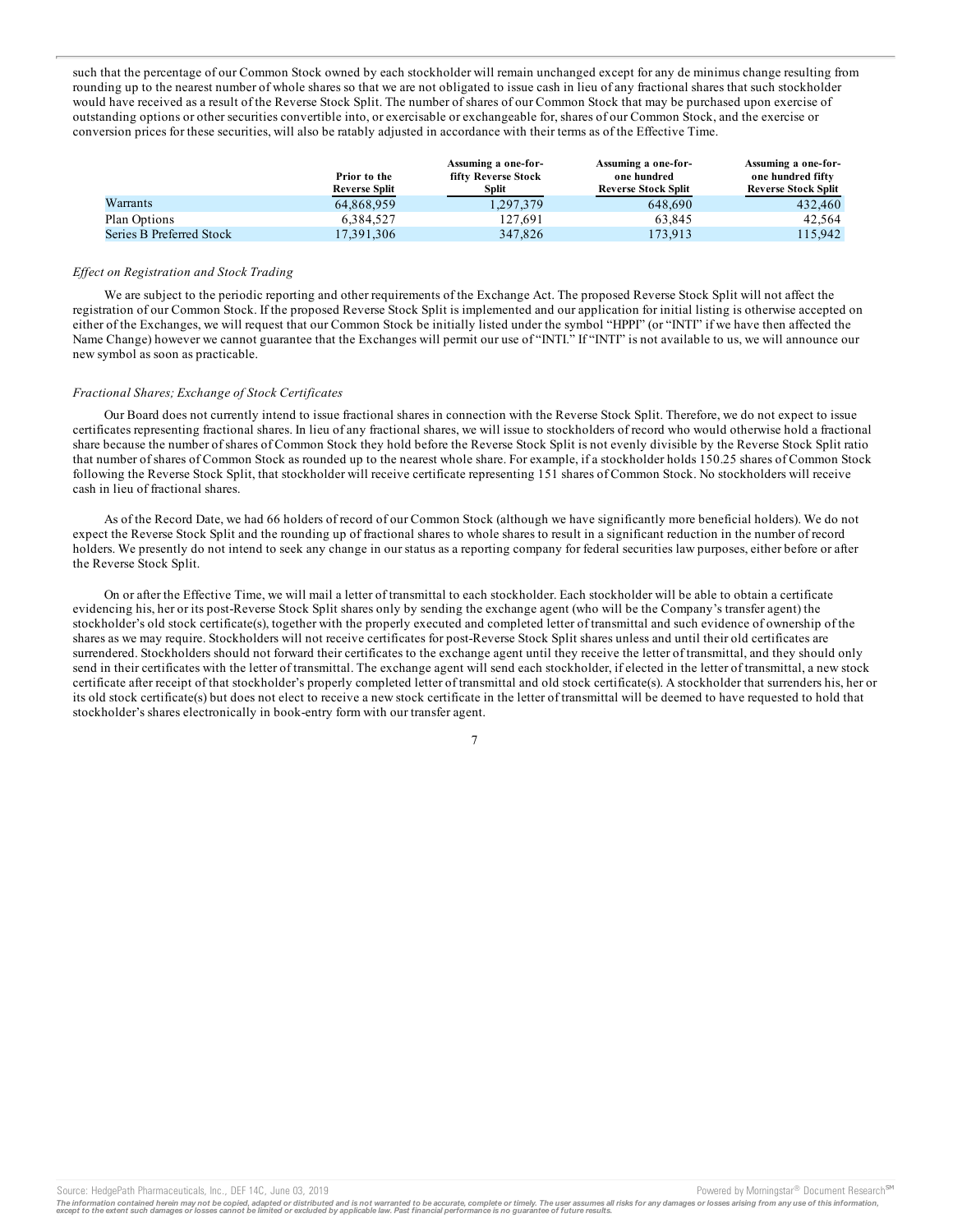Certain of our registered holders of Common Stock hold some or all of their shares electronically in book-entry form with our transfer agent. These stockholders do not have stock certificates evidencing their ownership of our Common Stock. They are, however, provided with a statement reflecting the number of shares registered in their accounts. If a stockholder holds registered shares in book-entry form with our transfer agent, the stockholder may return a properly executed and completed letter of transmittal.

Stockholders who hold shares in street name through a nominee (such as a bank or broker) will be treated in the same manner as stockholders whose shares are registered in their names, and nominees will be instructed to effect the Reverse Stock Split for their beneficial holders. However, nominees may have different procedures and stockholders holding shares in street name should contact their nominees. Stockholders will not have to pay any service charges in connection with the exchange of their certificates.

#### *Authorized Shares*

The Reverse Stock Split will not have any effect on the authorized number of shares of our Common Stock which is currently 500,000,000 shares. In accordance with our Certificate of Incorporation, as amended, and Delaware law, our stockholders do not have any preemptive rights to purchase or subscribe for any of our unissued or treasury shares.

#### *Anti-Takeover and Dilutive Ef ects*

As previously described, although the Reverse Stock Split will not have any dilutive effect on our stockholders, the proportion of shares owned by our stockholders relative to the number of shares authorized for issuance will decrease because we will not be reducing out authorized shares of Common Stock. The additional shares of Common Stock that are authorized but unissued provide our Board with flexibility to effect, among other transactions, public or private refinancings, acquisitions, stock dividends, stock splits and the granting of equity incentive awards. However, these authorized but unissued shares may also be used by our Board, consistent with and subject to its fiduciary duties, to deter future attempts to gain control of us or make such actions more expensive and less desirable. The Reverse Stock Split will give our Board authority to issue additional shares from time to time without delay or further action by the stockholders except as may be required by applicable law or the rules of the Exchanges. The Reverse Stock Split is not being recommended in response to any specific effort of which we are aware to obtain control of us, nor does our Board have any present intent to use the authorized but unissued Common Stock to impede a takeover attempt. There are no plans or proposals to adopt other provisions or enter into any arrangements that have material anti-takeover effects.

In addition, the issuance of additional shares of Common Stock for any of the corporate purposes listed above could have a dilutive effect on earnings per share and the book or market value of our outstanding Common Stock, depending on the circumstances, and would likely dilute a stockholder's percentage voting power in us. Holders of our Common Stock are not entitled to preemptive rights or other protections against dilution. Our Board intends to take these factors into account before authorizing any new issuance of shares.

#### *Accounting Consequences*

As of the Effective Time, the stated capital attributable to Common Stock on our balance sheet will be reduced proportionately based on the Reverse Stock Split ratio (including a retroactive adjustment of prior periods), and the additional paid-in capital account will be credited with the amount by which the stated capital is reduced. Reported per share net income or loss will be higher because there will be fewer shares of our Common Stock outstanding.

#### *Federal Income Tax Consequences*

The following summary describes certain material U.S. federal income tax consequences of the Reverse Stock Split to holders of our Common Stock. This summary addresses the tax consequences only to a beneficial

8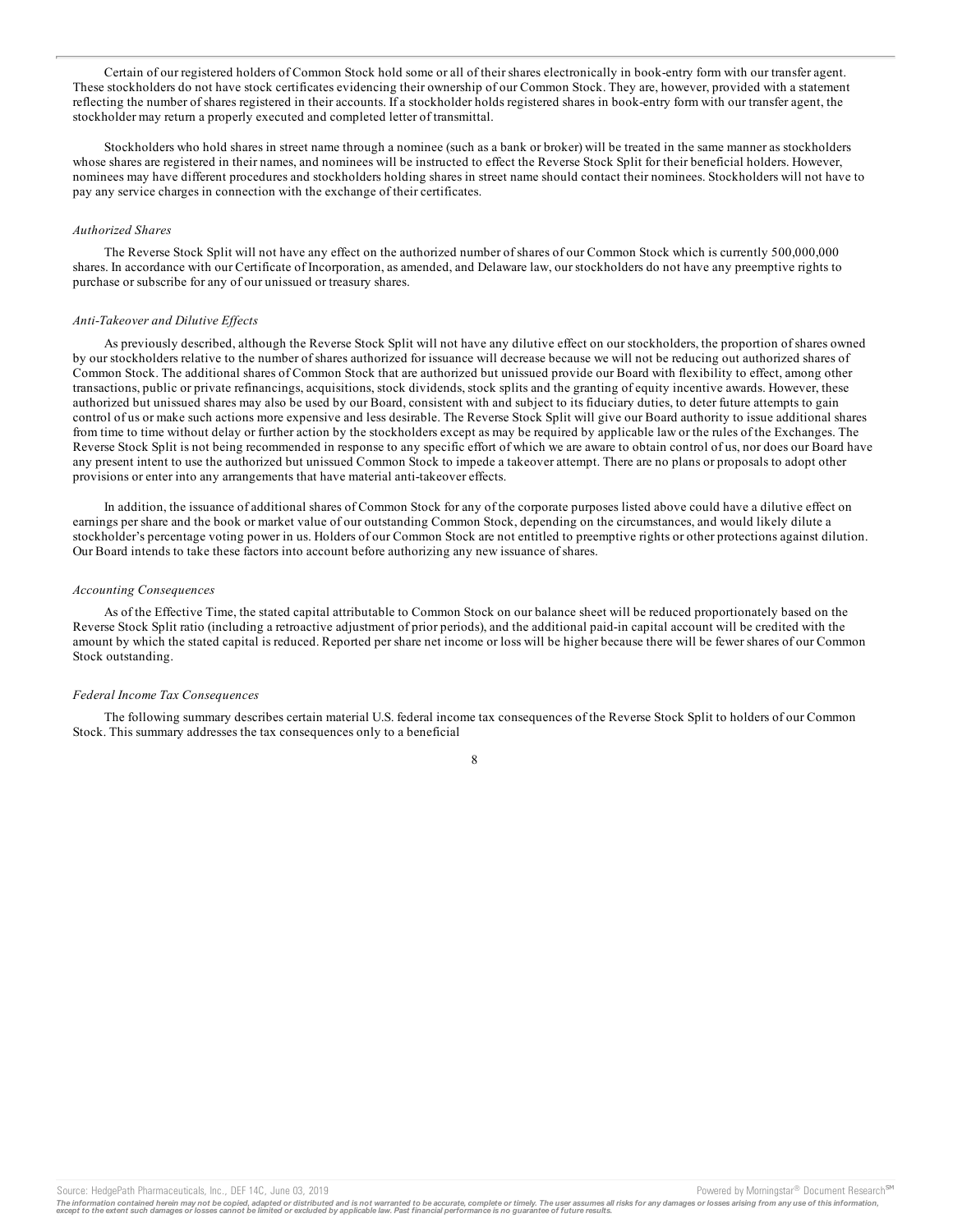owner of our Common Stock that is a citizen or individual resident of the United States, a corporation organized in or under the laws of the United States or any state thereof or the District of Columbia or otherwise subject to U.S. federal income taxation on a net income basis in respect of our Common Stock (a "U.S. holder"). This summary does not address all of the tax consequences that may be relevant to any particular stockholder, including tax considerations that arise from rules of general application to all taxpayers or to certain classes of taxpayers or that are generally assumed to be known by investors. This summary also does not address the tax consequences to persons that may be subject to special treatment under U.S. federal income tax law or persons that do not hold our Common Stock as "capital assets" (generally, property held for investment). This summary is based on the provisions of the Internal Revenue Code of 1986, as amended, U.S. Treasury regulations, administrative rulings and judicial authority, all as in effect as of the date hereof. Subsequent developments in U.S. federal income tax law, including changes in law or differing interpretations, which may be applied retroactively, could have a material effect on the U.S. federal income tax consequences of the Reverse Stock Split. **Each stockholder** should consult his, her or its own tax advisor regarding the U.S. federal, state, local and foreign income and other tax consequences of the Reverse **Stock Split.**

If a partnership (or other entity classified as a partnership for U.S. federal income tax purposes) is the beneficial owner of our Common Stock, the U.S. federal income tax treatment of a partner in the partnership will generally depend on the status of the partner and the activities of the partnership. Partnerships that hold our Common Stock, and partners in such partnerships, should consult their own tax advisors regarding the U.S. federal income tax consequences of the Reverse Stock Split.

The Reverse Stock Split should be treated as a recapitalization for U.S. federal income tax purposes. Therefore, no gain or loss should be recognized by a U.S. holder upon the Reverse Stock Split. Accordingly, the aggregate tax basis in the Common Stock received pursuant to the Reverse Stock Split should equal the aggregate tax basis in the Common Stock surrendered and the holding period for the Common Stock received should include the holding period for the Common Stock surrendered.

#### 9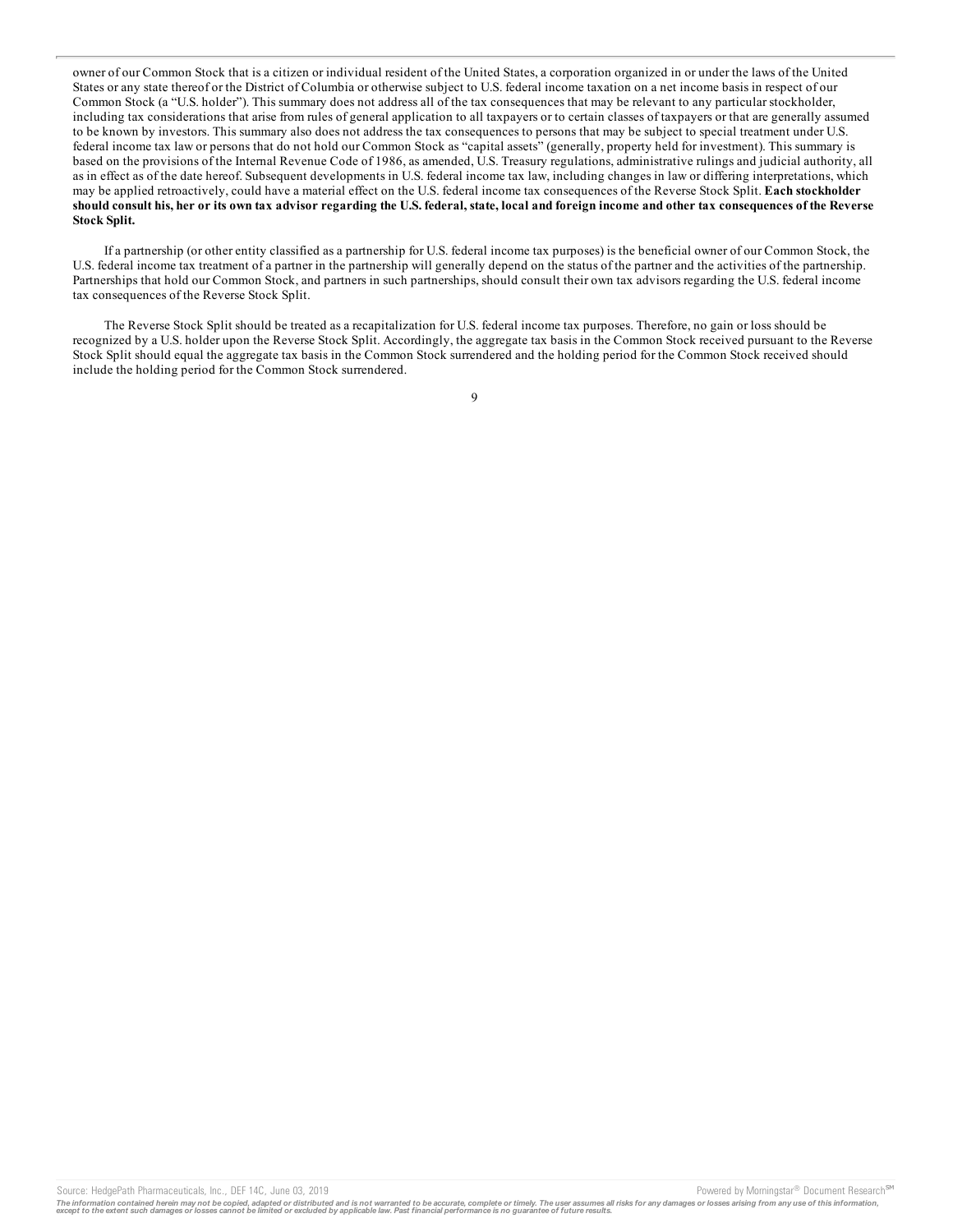#### **DESCRIPTION OF STOCKHOLDER ACTIONS — CHANGE OF NAME TO "INHIBITOR THERAPEUTICS, INC." AND RELATED AMENDMENT TO ARTICLES OF INCORPORATION**

#### *Introduction*

On May 8, 2019, our Board approved, at a meeting of the Board, to adopt the Name Change Amendment to our Certificate of Incorporation to change the Company's name to "Inhibitor Therapeutics, Inc." On May 24, 2019, the Voting Stockholder, acting by written consent, approved the Name Change and Name Change Amendment.

Implementing the Amendment requires that our Certificate of Incorporation be amended. The text that will be incorporated into our Certificate of Incorporation upon effecting the Name Change Amendment is attached as Annex B to this Information Statement. The Name Change Amendment, which will not be filed until at least twenty days following the date of this Information Statement, will be effective upon the filing of such Name Change Amendment with the Secretary of State of Delaware.

#### *Reasons for the Amendment*

In connection with the Company's expansion of its mission to discover, develop and ultimately commercialize innovative therapeutics for patients with certain cancers and non-cancerous proliferation disorders related to the Hedgehog signaling pathway and otherwise following the transfer by the Company of its regulatory and clinical development program for SUBA®-Itraconazole for the treatment of basal cell carcinoma nevus syndrome to the Voting Stockholder, the Board determined that it would be appropriate to rename the Company to reflect the Company's broader mission. The Board believes that "Inhibitor Therapeutics, Inc." captures the essence of the Company's new mission statement. Please see Annex B attached to this Information Statement for the entire language of the Name Change Amendment.

The Change of Name will result in the Company changing its trading symbol to "INTI". The Change of Name and symbol may cause a temporary inconvenience with regard to the name recognition of the Company. However, management believes that the potential advantages that will accrue to the Company as a result of the Change of Name will outweigh any temporary disadvantages that may occur.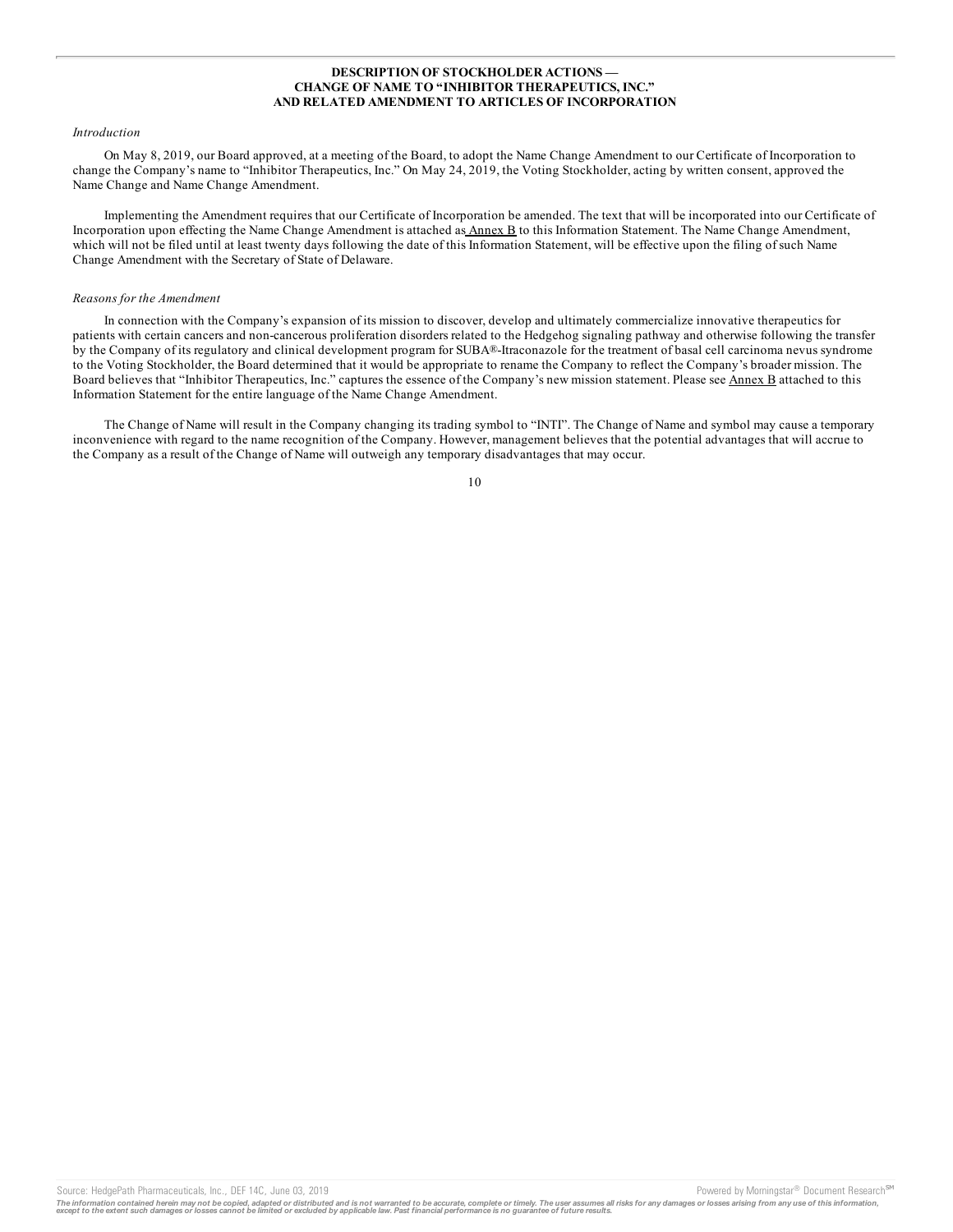#### **ANNUAL REPORT ON FORM 10-K AND ADDITIONAL INFORMATION**

#### **Information Available**

The Company is subject to the information and reporting requirements of the Exchange Act and in accordance with the Exchange Act, the Company files periodic reports, documents and other information with the SEC relating to its business, financial statements and other matters, including the Company's Annual Report on Form 10-K for the year ended December 31, 2018, and any reports prior to or subsequent to that date.

These reports and other information filed by the Company with the SEC may be inspected and are available for copying at the public reference facilities maintained at the SEC at 100 F Street NW, Washington, D.C. 20549.

The Company's filings with the SEC are also available to the public from the SEC's website, http://www.sec.gov. The Company's Annual Report on Form 10-K for the year ended December 31, 2018, and other reports filed under the Exchange Act, are also available to any stockholder at no cost upon request to: 4830 W. Kennedy Blvd., Suite 600, Tampa, Florida 33609.

#### **Stockholder Communications**

Stockholders wishing to communicate with the Board may direct such communications to the Board c/o the Company, Attn: Nicholas J. Virca. Mr. Virca will present a summary of all stockholder communications to the Board at subsequent Board meetings. The directors will have the opportunity to review the actual communications at their discretion.

#### **Delivery of Documents To Security Holders Sharing An Address**

If hard copies of the materials are requested, we will send only one Information Statement and other corporate mailings to stockholders who share a single address unless we received contrary instructions from any stockholder at that address. This practice, known as "householding," is designed to reduce our printing and postage costs. However, the Company will deliver promptly upon written or oral request a separate copy of the Information Statement to a stockholder at a shared address to which a single copy of the Information Statement was delivered. You may make such a written or oral request by (a) sending a written notification stating (i) your name, (ii) your shared address and (iii) the address to which the Company should direct the additional copy of the Information Statement, to the Company at 4830 W. Kennedy Blvd., Suite 600, Tampa, Florida 33609.

If multiple stockholders sharing an address have received one copy of this Information Statement or any other corporate mailing and would prefer the Company to mail each stockholder a separate copy of future mailings, you may send notification to or call the Company's principal executive offices. Additionally, if current stockholders with a shared address received multiple copies of this Information Statement or other corporate mailings and would prefer the Company to mail one copy of future mailings to stockholders at the shared address, notification of such request may also be made by mail or telephone to the Company's principal executive offices.

By Order of the Board of Directors

/s/ Garrison J. Hasara Name: Garrison J. Hasara Title: Chief Financial Officer, Treasurer and Secretary

The information contained herein may not be copied, adapted or distributed and is not warranted to be accurate, complete or timely. The user assumes all risks for any damages or losses arising from any use of this informat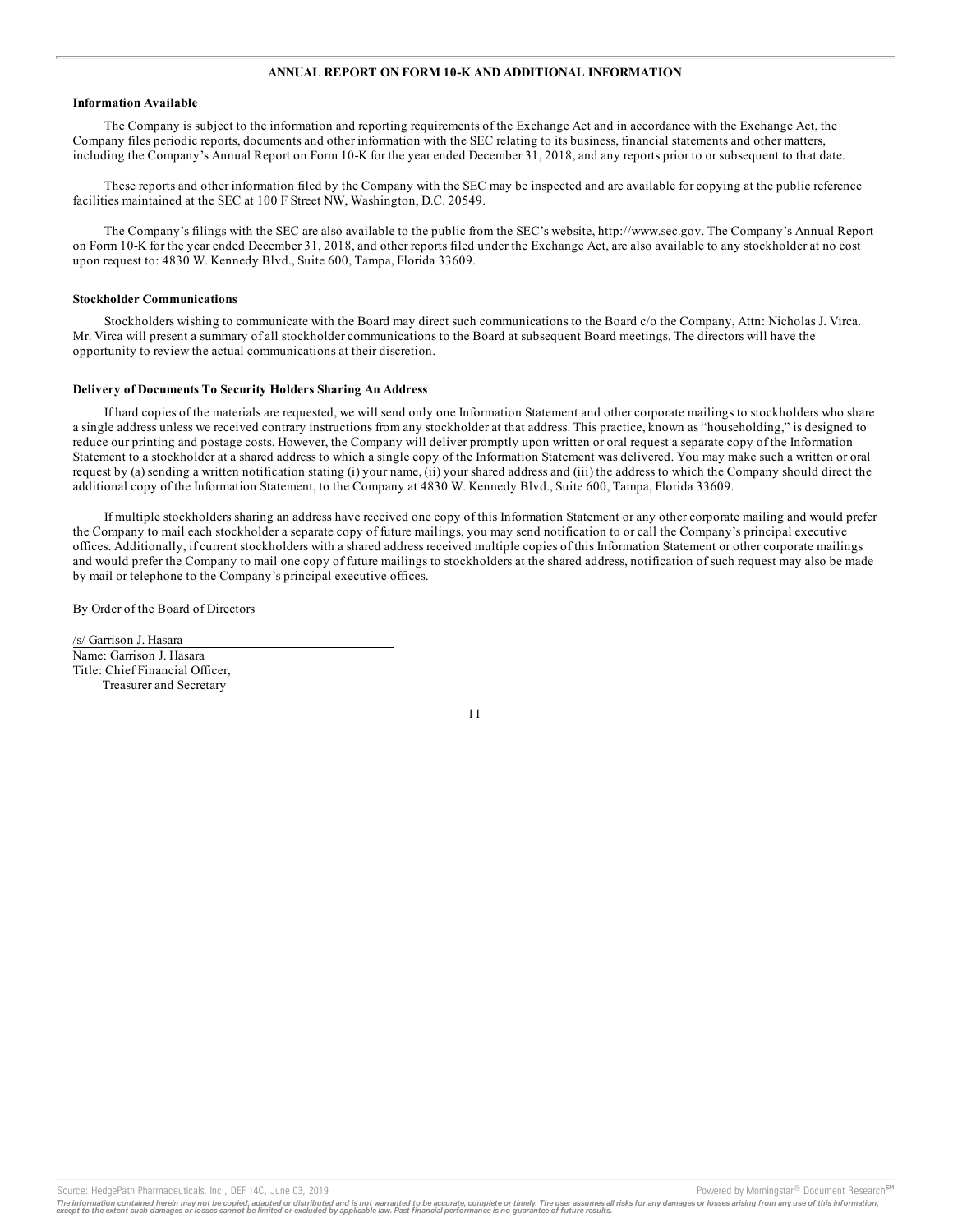#### Annex A

#### **CERTIFICATE OF AMENDMENT TO THE CERTIFICATE OF INCORPORATION OF HEDGEPATH PHARMACEUTICALS, INC.**

The undersigned, for the purposes of amending the Certificate of Incorporation of HedgePath Pharmaceuticals, Inc. (the "Corporation"), a corporation organized and existing under and by virtue of the General Corporation Law of the State of Delaware (the "DGCL"), does hereby certify that:

FIRST: That the Board of Directors of the Corporation (the "Board") adopted a resolution proposing and declaring advisable the following amendment to the Certificate of Incorporation of the Corporation to consummate a reverse stock split of the Corporation's common stock, par value \$0.0001 per share (the "Common Stock").

SECOND: That upon the effectiveness of this Certificate of Amendment (the "Split Effective Time") each share of the Common Stock issued and outstanding immediately prior to the date and time of the filing hereof with the Secretary of State of Delaware shall be automatically changed and reclassified into a smaller number of shares such that each ( ) shares of issued Common Stock immediately prior to the Split Effective Time is reclassified into one share of Common Stock. Notwithstanding the immediately preceding sentence, there shall be no fractional shares issued and, in lieu thereof, a holder of Common Stock on the Split Effective Time who would otherwise be entitled to a fraction of a share as a result of the reclassification, following the Split Effective Time, shall receive a full share of Common Stock upon the surrender of such stockholders' old stock certificate. No stockholders will receive cash in lieu of fractional shares.

THIRD: That in lieu of a meeting and vote of the stockholders of the Corporation (the "Stockholders"), the Stockholders have given written consent to said amendments in accordance with the provisions of Section 228 of the DGCL, and written notice of the adoption of the amendments has been given as provided in Section 228 of the DGCL to every stockholder entitled to such notice.

FOURTH: That the aforesaid amendments were duly adopted in accordance with the applicable provisions of Sections 242 and 228 of the DGCL.

FIFTH: The aforesaid amendment shall be effective as of 9:00 A.M. Eastern Standard time on the date of the filing of this Certificate of Amendment with the office of the Secretary of State of the State of Delaware.

IN WITNESS WHEREOF, the Corporation has caused this Amendment to the Certificate of Incorporation of the Corporation to be duly executed by the undersigned this day of , 2019.

HEDGEPATH PHARMACEUTICALS, INC.

By:

Name: Title:

 $A-1$ 

Source: HedgePath Pharmaceuticals, Inc., DEF 14C, June 03, 2019 **Powered by Morningstar® Document Research** Morningstar® Document Research Morningstar® Document Research Morningstar® Document Research Morningstar® Document